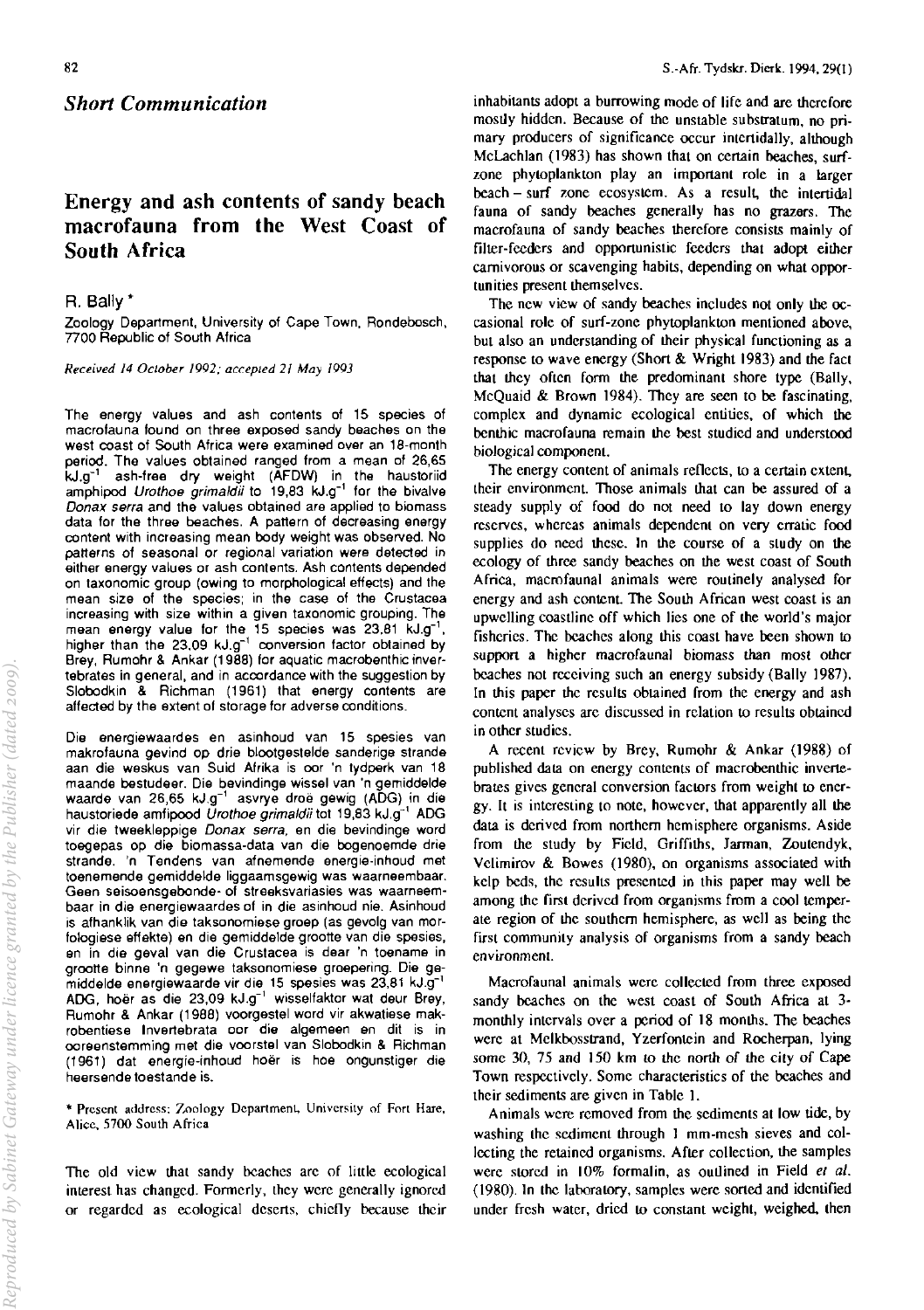Table 1 Characteristics of three sandy beaches on the west coast of South Africa. Exposure is according to McLachlan (1980). Data from Bally (1987)

|                                                      | Melkbosstrand | Yzerfontein | Rocherpan            |
|------------------------------------------------------|---------------|-------------|----------------------|
| Position                                             | 33°40'54"S    | 33°10'38"S  | 32°35'27"S           |
|                                                      | 18°25'32'T.   | 18°09'41'E  | $18^{\circ}18'11''E$ |
| Mean grain size (phi)                                | 2.25          | 2.31        | 1.60                 |
| Mean beach width (m)                                 | 90            | 60          | 49                   |
| Number of macrofaunal<br>species                     | 17            | 16          | 13                   |
| Macrofaunal biomass<br>$(g$ AFDW.m <sup>-1</sup> )   | 324           | 683         | 92                   |
| Range of CaCO <sub>3</sub> content<br>of sand $(\%)$ | $21 - 38$     | $30 - 59$   | $1 - 17$             |
| Exposure                                             | 16            | 15          | 14                   |

placed in 1 mol.dm<sup>-3</sup> hydrochloric acid to remove calcium  $carbonate - a$  major source of endothermy in bomb calorimetry (Paine 1966). The sorting of animals under fresh water also serves to wash out any inorganic salts which may affect subsequent analyses (Platt, Brown & Irwin 1969), while decalcification by hydrochloric acid does not significanlly alter energy values (Thayer, Schaaf, Angelovic & La Croix 1973). Once all effervescence had ceased for approximately 10 min, the samples were washed in fresh water and dried to constant weight at 60°C before reweighing.

The dried samples were ground up in a Wig-L-Bug dental mill until finely powdered. The powders were then made up into pellets weighing approximately 10 mg for combustion in a Phillipson microbomb calorimeler. For each sample, energy values were determined in triplicate. Values for ash were determined by weighing the residue left after combustion of samples in a muffle furnace at 500°C for periods of 4-6 h.

### Energy values

Energy values were found 10 vary throughoul the course of the year. This variation did not, however, appear to follow any seasonal pattern, since the types of variations of the first six months were not repeated in the final six months of the IS-month sludy period, In addition. patterns of variation exhibited by species on any one beach were not observed in that species on the other beaches. As no seasonal or regional patterns were detected, it was decided to pool results for all beaches and all seasons.

Table 2 lists the energy contents of the species investigaled in Ihis study. The high value recorded for *Urothoe grimaldii* (26,65 kJ.g<sup>-1</sup> AFDW) compares with the value of 26,39 kJ.g<sup>-1</sup> AFDW measured by Green (1971) for the amphipod *Pontoporeia affinis*. On the other hand, the mean of 25.88 kj g-I AFDW obtained for *Talorchestia capensis*  compares with the  $21.74 \text{ kJ} \cdot \text{g}^{-1}$  AFDW found by Muir (1977) for juveniles of the same species, and 20,69  $kJ.g^{-1}$ AFDW in *T. margaritae* (Venables 1981).

The mean energy content of Ihe nemertcan *Cerabraculus fuscus* (24,08 kJ.g<sup> $1$ </sup> AFDW) was also higher than the value of 5,33 kcal (22,28  $kJ.g^{-1}$  AFDW) obtained for unidentified nemeneans by Wacasey & Atkinson (1987). The energy content for *Donax serra* (19,83 kJ.g<sup>-1</sup> AFDW without shell) compares with  $17.34 \text{ kj}.g^{-1}$  AFDW obtained by Stenton-Dozey & Brown (1988) for gill tissue in the same species and with 2,26 kcal.g<sup>-1</sup> (9,45 kJ.g<sup>-1</sup> with shell) obtained for *D. variabilis* by Armitage & Alevizon (1980). and is substantially lower than the median of  $22,79$  kJ.g<sup>-1</sup> AFDW calculated for bivalves by Brey, Rumohr & Ankar (1988).

Prus (1970) and Griffiths (1977) suggested that energy

| Phylum/<br>subphylum | Class/Order    | <b>Species</b>                            | Value range   | Mean values<br>$\pm$ SD | Ν  |
|----------------------|----------------|-------------------------------------------|---------------|-------------------------|----|
| Crustacea            | Isopoda        | Tylos granulatus Krauss                   | $18,1 - 25,9$ | $21,56 \pm 2,18$        | 36 |
|                      |                | Pontogeloides latipes Barnard             | $22,2 - 26,5$ | $23.85 \pm 1.02$        | 48 |
|                      |                | Eurydice longicornis (Studer)             | $21,9-26,8$   | $24.32 \pm 1.40$        | 54 |
|                      |                | Excirolana natalensis<br>(Vanhohoffen)    | $19,3 - 27,8$ | $21.95 \pm 1.70$        | 51 |
|                      |                | Niambia sp.                               | $22,4 - 26,5$ | $25.73 \pm 2.03$        | 27 |
|                      | Amphipoda      | Talorchestia capensis (Dana)              | $24,1 - 27,6$ | $25.88 \pm 0.99$        | 51 |
|                      |                | Pseudnarpinia excavata<br>(Chevreux)      | $22,2 - 28,0$ | $25.16 \pm 1.74$        | 48 |
|                      |                | Urothoe grimaldii Chevreux                | $25,2 - 20,0$ | $26,65 \pm 1,05$        | 30 |
|                      | Mysidacea      | Gastrosaccus psammodytes<br>O. Tattersall | $22,2 - 27,2$ | $23,72 \pm 1,49$        | 51 |
| Mollusca             | Bivalvia       | Donax serra Roding                        | $16,8 - 22,3$ | $19.83 \pm 2.00$        | 54 |
| Annelida             | Polychaeta     | Scolelepis squamata (Muller)              | $21.7 - 25.1$ | $23.71 \pm 0.83$        | 36 |
|                      |                | Sigalion capense Day                      | $21,7 - 27,8$ | $23.38 \pm 2.15$        | 18 |
|                      |                | Nepthys capensis Day                      | $22,4 - 26,5$ | $24.24 \pm 1.22$        | 21 |
|                      | Oligochaeta    | Unidentified lumbricid                    | $22,2 - 24,2$ | $23,10\pm0.80$          | 12 |
| Nementea             | Heteronemertea | Cerebratulus fuscus McIntosh              | $22,2 - 25,9$ | $24.08 \pm 1.00$        | 30 |

Table 2 Species sampled for energy and ash contents in this study, and their energy contents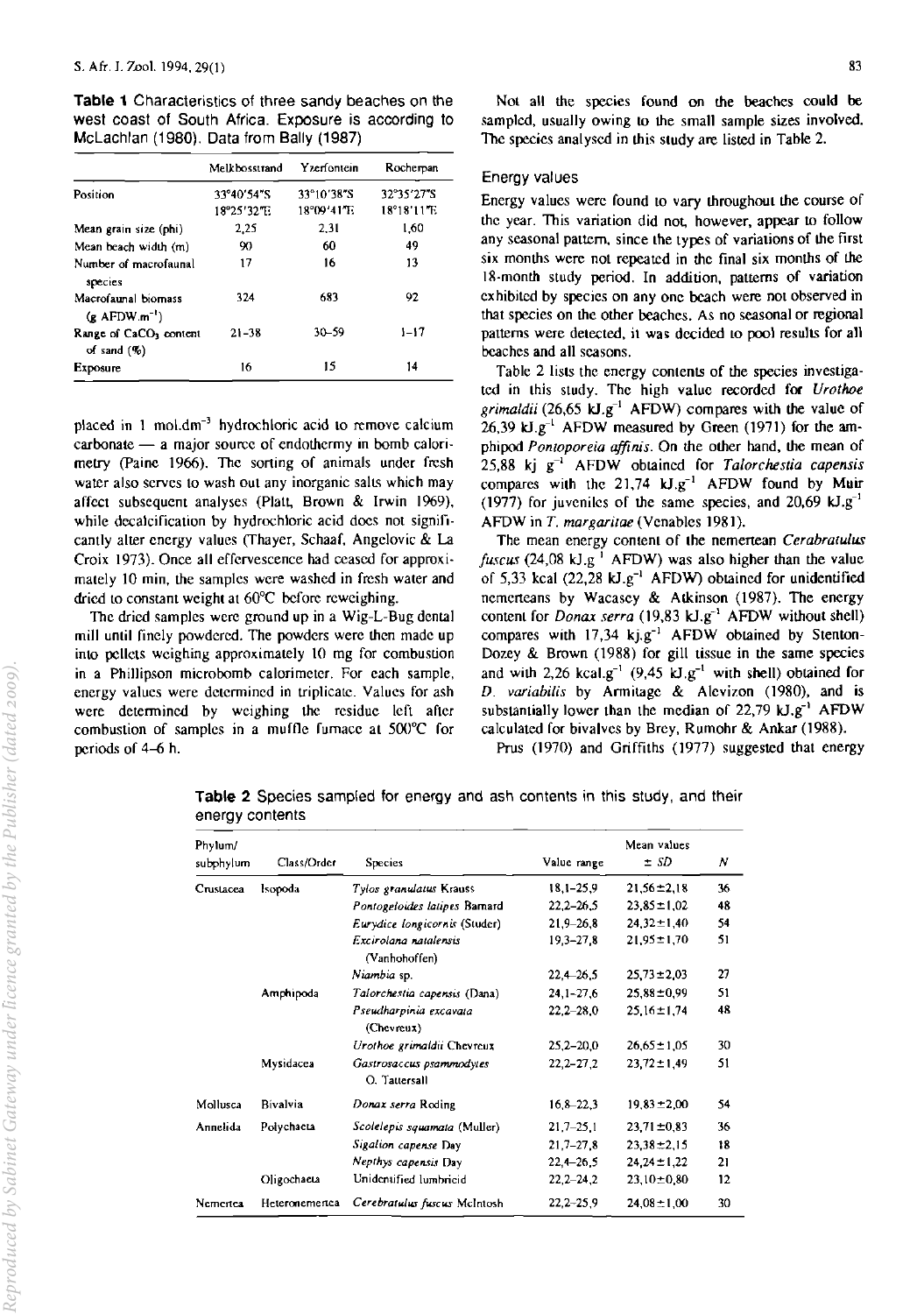

Figure 1 The relationship between species energy content and log mean ash-free dry weight. Equations describe relationships between these factors for Crustacea and for all species studied. E = energy content ( $kJ.g<sup>-1</sup>$  AFDW), W = mean weight of species (g AFDW).

contents may depend on the size or weight of the animals involved. This is reflected in Figure 1, in which mean energy cootent of the 15 species is plotted against the log of the mean weight of individuals of those species. Equations describing the relationships are given both for all the species and for the crutstacean species alone. From this, it appears that the energy content per unit weight in sandy beach organisms is a function of their weight, at least within the environmental conditions and size ranges measured.

It should be noted, however, that some of the highest energy contents were obtained from very small samples. In some cases, all the animals of a species collected from sieving  $1, 2 \text{ m}^3$  of sand (the standard amount sifted each time the beaches were sampled) were used to make up two 10· mg pellets. This reflects not only the small size of the organisms, but also very low population densities. The high energy values obtained may thus be a function of the small samples that it was sometimes necessary to use, possibly owing to increased variance.

According to Cummins & Wuychcck (1971), the range of energy values in animals is 3,3 to 9,4 kcal.g<sup>-1</sup> AFDW (13,81) to 39,35 kJ.g<sup>-1</sup> AFDW). The results obtained for the macrofauna from South African west coast sandy beaches fall well within this range. Cummins & Wuycheck found the average value to be 5,6 kcal  $(23.41 \text{ kJ} \cdot \text{g}^{-1})$  AFDW), slightly lower than the average of  $23.81 \text{ kJ} \cdot \text{g}^{-1}$  AFDW found in this study. The results from this study, however, are significantly higher than the  $23,09$  kJ.g<sup>-1</sup> AFDW conversion factor recommended by Brey, Rumohr & Ankar (1988) for aquatic macrobenthic invenebrates. This is in accordance with the suggestion of Slobodkin & Richman (1961) that energy contents are affected by the extent of energy storage for adverse conditions, since high energy (i.e. exposed) beaches arc highly unpredictable environments for macrofauna (Bally 1981).

Table 3 Contribution by species to total energy content of macrofauna on three study beaches. Figures in brackets are percentages of total macrofaunal biomass from Bally (1981). Energy value for Bullia digitalis\* (Dillwyn) (21,13 kJ.g<sup>-1</sup> AFDW) from Stenton-Dozey & Brown (1988)

|                             | Energy content $(kJ.m^{-1}$ strip of beach) |          |             |         |           |           |
|-----------------------------|---------------------------------------------|----------|-------------|---------|-----------|-----------|
| Species                     | Melkhosstrand                               |          | Yzerfontein |         | Rocherpan |           |
| T. granulatus               | 352 14                                      | (5.04)   | 7,27        | (0.05)  | 26,38     | (1,30)    |
| P. latipes                  | 172,76                                      | (2,23)   | 257,18      | (1.58)  | 58,61     | (2,60)    |
| E. longicornis              | 252.80                                      | (3,21)   | 544,35      | (3,28)  | 22,47     | (0.00)    |
| E natalensis                | 8.15                                        | (0,12)   | 16,67       | (0,11)  | 132,72    | (6, 83)   |
| <i>Niambia</i> sp.          | 0.01                                        | (< 0.01) | 0,69        | (0.03)  |           |           |
| T. capensis                 | 1.63                                        | (0.02)   | 3.15        | (0.02)  | 12.69     | (0,53)    |
| P. excavata                 | 8.55                                        | (0.11)   | 16,51       | (0.10)  | 0.95      | (0, 71)   |
| U. grimaldii                | 1.32                                        | (0.02)   | 0,19        | (.0.01) | 0,00      | $(*0.01)$ |
| G. psammodytes              | 68,07                                       | (0.88)   | 84,75       | (0.52)  | 53,85     | (2,45)    |
| D. serra                    | 3381.70                                     | (52, 59) | 735,44      | (54.35) | 1513,59   | (82, 53)  |
| $B.$ digitalis <sup>*</sup> | 387.36                                      | (5,65)   | 346,79      | (2.40)  | 15,79     | (0, 81)   |
| S. squamata                 | 1831, 12                                    | (23, 28) | 5796,62     | (35.82) |           |           |
| S. capense                  | 234.68                                      | (3,10)   | 266,47      | (1,67)  |           |           |
| N. capensis                 | 6.87                                        | (0.09)   | 1.67        | (0.01)  |           |           |
| Oligochaete                 | 88.45                                       | (1,18)   |             |         |           |           |
| $C.$ fuscus                 | 5.06                                        | (0.07)   | 4.59        | (0.02)  | 2,47      | (0.07)    |
| Total                       | 6782.70                                     |          | 14702.74    |         | 1846,21   |           |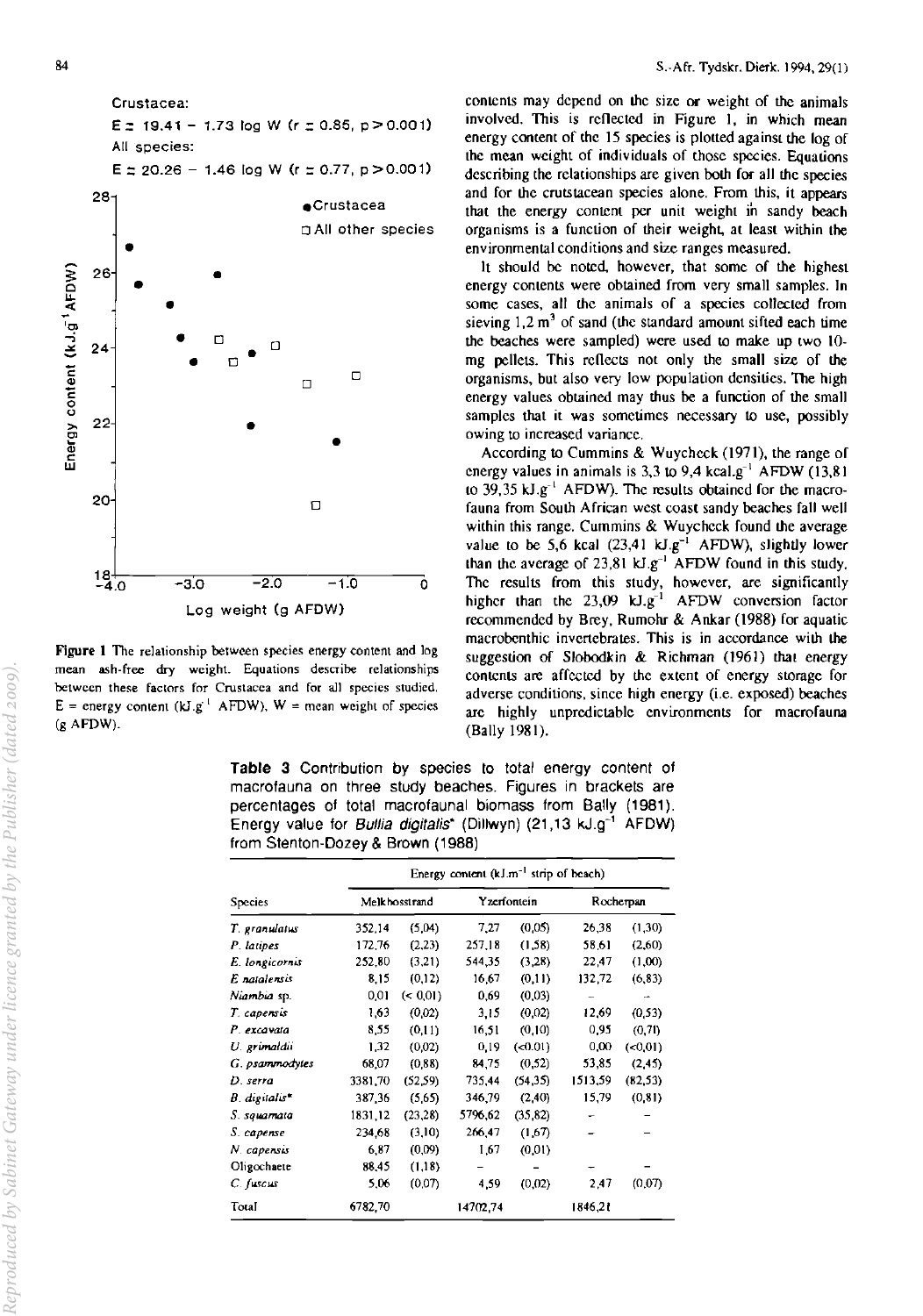Table 3 lists the contributions by the species studied to the total energy value of the macrofauna on the three study beaches. This table shows the considerably greater accuracy that can be obtained by using energy values for individual species rather than by the application of an overall conversion factor. The totals are between 9 and 14% lower than estimates obtained from the use of the conversion factor of 23,81 kj.g<sup>-1</sup> AFDW, owing to the fact that a large proportion of the biomass is made up by the bivalve Donax *serra* which has a comparatively low energy content.

### Ash contents

The results of the ash analyses arc given in Table 4. There appears to be little information in the literature on ash contents in general, and even less on that of sandy beach organisms. Wacasey & Atkinson 1987) found ash values of 27,1 and 15,6% for *Nephtys ciliata* and *N. paradoxa*  respectively, compared with 32,86% in *N. capensis* (this study). The mcan ash content of the 16 polychaete species covered by Wacasey & Atkinson's study was 23,8%. In the mysid *Gastrosaccus psammodytes,* the ash content ranged from  $14,5$  to  $53,2\%$  of dry weight, as opposed to an ash value of 12% reported for a tropical species of *Gastrosaccus*  (Austin 1970).

The high ash content of the lumbricid oligochaete is due to its feeding mode of ingesting sand. Animals that were used in this study did not have their digestive tracts cleared of sand prior to analysis.

**A major component of ash in crustaceans is calcium**  carbonate since they posses a relatively thick chitinous exoskeleton that is usually calcified (Barnes 1980). All else being equal, the size of the animal will influence the relative proportion of calcium carhonate according to the surface area to volume mtio. Thus, the larger the animal, the smaller should be the percentage of calcium carbonate of the total body weight

Countering the above tendency, however, is one of the **limiting factors in exoskeletons, namely, their increasing**  weakness with size (Currey 1970). Thus in large crustaceans

**Table 4** Percentage ash contents of sandy beach species

| <b>Species</b>           | Range of<br>values $(%)$ | Mean values<br>$(9b)$ $\pm$ SD | Mean weight<br>$(R$ AFDW) |  |
|--------------------------|--------------------------|--------------------------------|---------------------------|--|
| Tylos granulatus         | 45-72                    | $61.92 \pm 8.11$               | 0,0668                    |  |
| Pontogeloides latipes    | $22 - 54$                | $41.00 \pm 9.15$               | 0,0059                    |  |
| Eurydice longicornis     | $22 - 60$                | $34.30 \pm 10.56$              | 0.0007                    |  |
| Excirclara ratalensis    | $22 - 52$                | $36.38 \pm 9.63$               | 0.0054                    |  |
| Niambia sp.              | $25 - 39$                | $31.44 \pm 4.69$               | 0,0002                    |  |
| Talochestia capensis     | 30-68                    | $46.18 \pm 10.25$              | 0,0020                    |  |
| Pseudharpinia excavala   | $24 - 53$                | $37.38 \pm 9.40$               | 0,0005                    |  |
| Urothoe grimaldii        | $21 - 44$                | $29.60 \pm 6.96$               | 0,0001                    |  |
| Gastrosaccus psammodytes | $15 - 53$                | $32.71 \pm 10.92$              | 0,0010                    |  |
| Donax serra              | $2 - 21$                 | $8.39 \pm 4.39$                | 0.0399                    |  |
| Scolelepis squamata      | 15–37                    | $26.17 \pm 7.67$               | 0,0030                    |  |
| Sigalion capense         | $18 - 38$                | $28.00 \pm 8.46$               | 0,1266                    |  |
| Nepthys capensis         | $12 - 45$                | $32.36 \pm 10.61$              | 0,0021                    |  |
| Oligochaete              | 66–69                    | $67.75 \pm 1.26$               | 0.0313                    |  |
| Cerebratulus fuscus      | 15–55                    | $34,20 \pm 14,29$              | 0.0109                    |  |



**Figure 2 The rclalionship between percentage ash and log mean**  ash-free dry weight. Equation describes relationship between these factors for Crustacea studied.  $A =$  ash content  $(\%)$ ,  $W =$  mean weight of species (g AFDW).

it is necessary to fonify the exoskeleton with increasing amounts of calcium carbonate. This factor appears to dominate the one discussed earlier, as can be seen from the isopods of this study. A similar effect is observed in the amphipods. Figure 2 plots the relationship between the log of body weight and pereentage ash content, and an equation describing this relationship is given for the crustacean **species.** 

#### **Conclusions**

Energy contents of individual sandy beach species fall within previously reported ranges for their taxonomic groups. As an eCOlogically discrete grouping, however, their energy contents are higher than the norm. In addition, there appears to be a negative relationship between body weight and energy content. Ash contents were found to vary greatly and with no apparent consistency, except in the Crustacea where percentage ash contents are a function of body weight.

#### **Acknowledgements**

This work was earried Out as part of a PhD in Zoology at the University of Cape Town, while the author was the recipient of a bursary from the CSIR. I am grateful to Professors A.C. Brown and C.L. Griffiths for their guidance during the study. Dr L.l. Michell kindly provided the Afrikaans abstract.